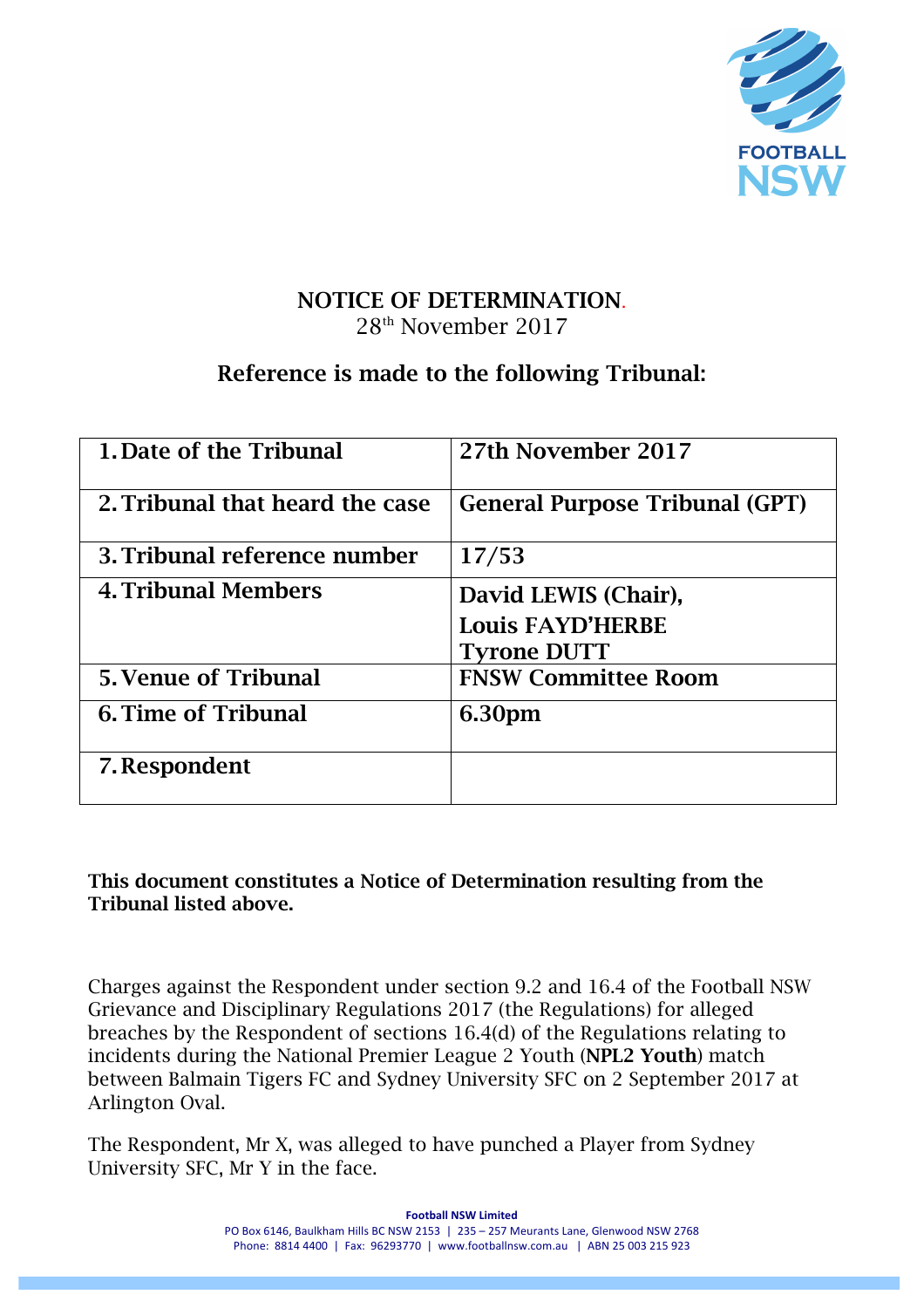# Summation of the Tribunal:

The Tribunal found that the evidence and admissions:

Did NOT support the Charge brought against the Respondent.

## Determination of the Tribunal:

The Respondent pleaded NOT GUILTY to Charge 1.

The Tribunal found the Respondent NOT GUILTY of Charge 1 and made a finding that on the available evidence did not, on the balance of probabilities, amount to an offence under Schedule 3, Table C. Offence Code 15-01 or under Section 13.11(f) of The Regulations.

The Tribunal found that whilst there was an altercation between the relevant players the evidence was significantly inconsistent and therefore the Charge could not be proven.

#### Sanctions Imposed

As the Tribunal found the Respondent NOT GUILTY, no Sanction was imposed.

Fines Imposed NIL.

| <b>Bonds Imposed</b> | Nil. |
|----------------------|------|
|----------------------|------|